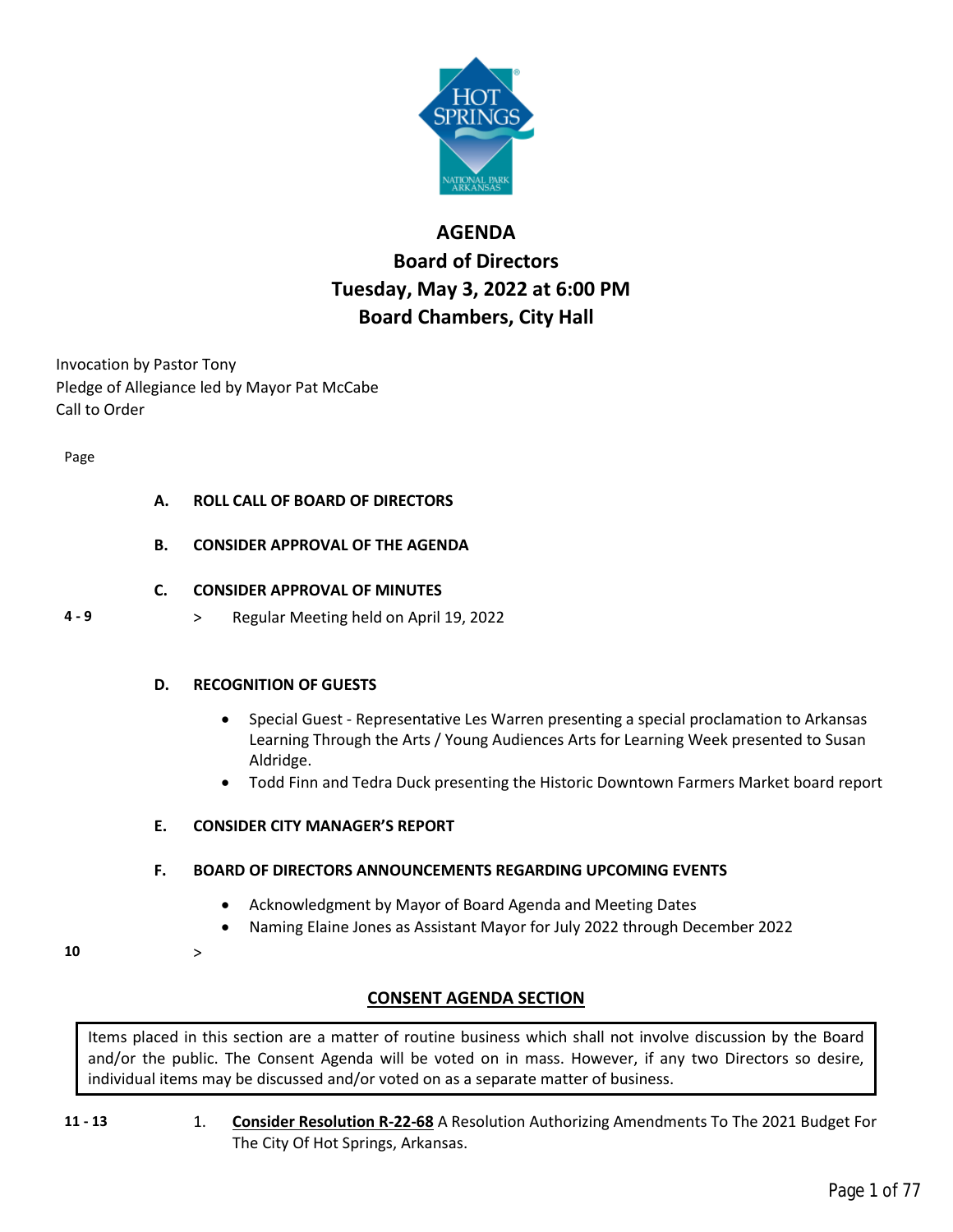| $14 - 16$ | 2.  | <b>Consider Resolution R-22-69 A Resolution Authorizing A Ground Lease Agreement With The</b><br>Historic Farmers Market, Inc.                                                                                                                                                |
|-----------|-----|-------------------------------------------------------------------------------------------------------------------------------------------------------------------------------------------------------------------------------------------------------------------------------|
| $17 - 19$ | 3.  | <b>Consider Resolution R-22-70</b> A Resolution Repealing Resolution No. 6951 Of 2008 That<br>Created A Green Initiatives Advisory Committee.                                                                                                                                 |
| $20 - 22$ | 4.  | <b>Consider Resolution R-22-71</b> A Resolution Approving A Change Order For The Purchase And<br>Installation Of Two (2) Boss Super Duty Snow Plows And Two (2) 6 Cubic Yard Sand Spreaders<br>From Hilbilt Sales Corporation Of Arkansas As Approved by Resolution No. 9989. |
| $23 - 25$ | 5.  | <b>Consider Resolution R-22-72</b> A Resolution Authorizing A Ground Lease Agreement With<br>Lakeside School District For The Establishment Of A Telecommunication Site.                                                                                                      |
| $26 - 28$ | 6.  | <b>Consider Resolution R-22-73</b> A Resolution Approving A Memorandum Of Understanding By<br>And Between The Arkansas Air Coordination Group And Memorial Field Airport.                                                                                                     |
|           |     | <b>NEW BUSINESS</b>                                                                                                                                                                                                                                                           |
| $29 - 35$ | 7.  | <b>Consider Resolution R-22-74</b> A Resolution Authorizing Support For The Arkansas School For<br>Mathematics, Sciences And The Arts (ASMSA).                                                                                                                                |
| $36 - 40$ | 8.  | <b>Consider Resolution R-22-75</b> A Resolution Declaring A Certain Structure Located At 445 Silver<br>Street In The City Of Hot Springs A Public Nuisance And Condemning Such Pursuant To Hot<br>Springs Code §17-1-1, Et Seq.                                               |
| $41 - 45$ | 9.  | Consider Resolution R-22-76 A Resolution Declaring A Certain Structure Located At 209<br>Alcorn Street In The City Of Hot Springs A Public Nuisance And Condemning Such Pursuant To<br>Hot Springs Code §17-1-1, Et Seq.                                                      |
| $46 - 50$ | 10. | <b>Consider Resolution R-22-77</b> A Resolution Declaring A Certain Structure Located At 631 Fifth<br>Street In The City Of Hot Springs A Public Nuisance And Condemning Such Pursuant To Hot<br>Springs Code §17-1-1, Et Seq.                                                |
| $51 - 55$ | 11. | Consider Resolution R-22-78 A Resolution Declaring A Certain Structure Located At 131<br>Airway Street In The City Of Hot Springs A Public Nuisance And Condemning Such Pursuant To<br>Hot Springs Code §17-1-1, Et Seq.                                                      |
| $56 - 60$ | 12. | <b>Consider Resolution R-22-79</b> A Resolution Declaring A Certain Structure Located At 718 Ward<br>Street In The City Of Hot Springs A Public Nuisance And Condemning Such Pursuant To Hot<br>Springs Code §17-1-1, Et Seq.                                                 |
| $61 - 65$ | 13. | Consider Ordinance O-22-15 An Ordinance Amending The Zoning Map For Three Parcels In<br>The 400 Block Of Leawood Street From R-2 Suburban Residential To M-1 Industrial; Amending<br>The Future Land Use Plan Map From Residential Low To Industrial; And For Other Purposes. |